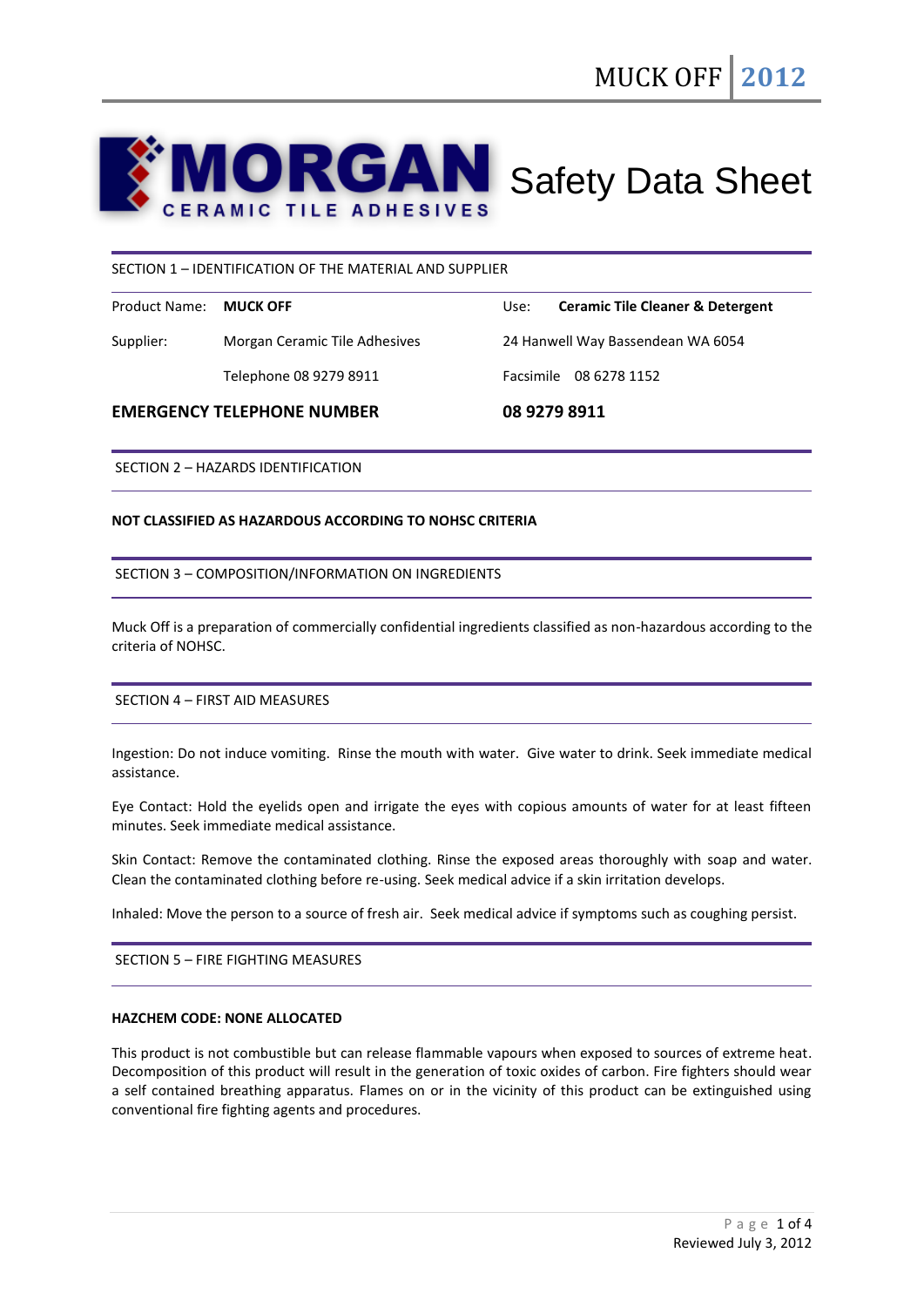### SECTION 6 – ACCIDENTAL RELEASE MEASURES

This product can create slippery conditions. For large spills, wear PVC gloves, goggles, overalls and a respirator. Do not allow the product to enter drains or surface water. Contain the spill with sand or soil. Collect the adsorbed material and seal it into properly labelled drums for disposal. Spray the contaminated area with an excess of water. Do not wash the product's residues into natural waterways.

### SECTION 7 – HANDLING AND STORAGE

Store cool and dry. During storage and transport keep the product away from sources of heat or direct sunlight.

### SECTION 8 – EXPOSURE CONTROLS/PERSONAL PROTECTION

Exposure Standards: An exposure standard for this product has not been allocated. The ingredients of this product have been classified as non-hazardous according to the criteria of NOHSC.

Engineering Controls: Morgan's advise that the product should be used in a well ventilated area.

Personal Protective Equipment: Always handle and use this product with common sense and good industrial hygiene practices. Tilers should avoid all unnecessary skin contact with this product. Chronic health effects can be avoided by the use of a barrier cream.

## SECTION 9 – PHYSICAL AND CHEMICAL PROPERTIES

| Appearance:           | Pale yellow liquid | Solubility:              | Miscible              |
|-----------------------|--------------------|--------------------------|-----------------------|
| Odour:                | Mild odour         | Specific gravity:        | >1                    |
| Vapour Pressure:      | 2.34 kPa           | Vapour Density:          | Not available         |
| <b>Melting Point:</b> | 0 degrees Celsius  | <b>Boiling Point:</b>    | < 100 degrees Celsius |
| Flammability:         | Not combustible    | <b>Explosion Limits:</b> | Not available         |
| pH:                   | 7                  | Ignition Temperature:    | Not available         |

## SECTION 10 – STABILITY AND REACTIVITY

| Chemical stability:               | Stable when stored in a dry and cool environment. |
|-----------------------------------|---------------------------------------------------|
| Conditions to avoid:              | Direct sun.                                       |
| Incompatible materials:           | No common materials incompatible.                 |
| Hazardous decomposition products: | Product will release oxides of carbon.            |
| Hazardous reactions:              | Product will not hazardously react.               |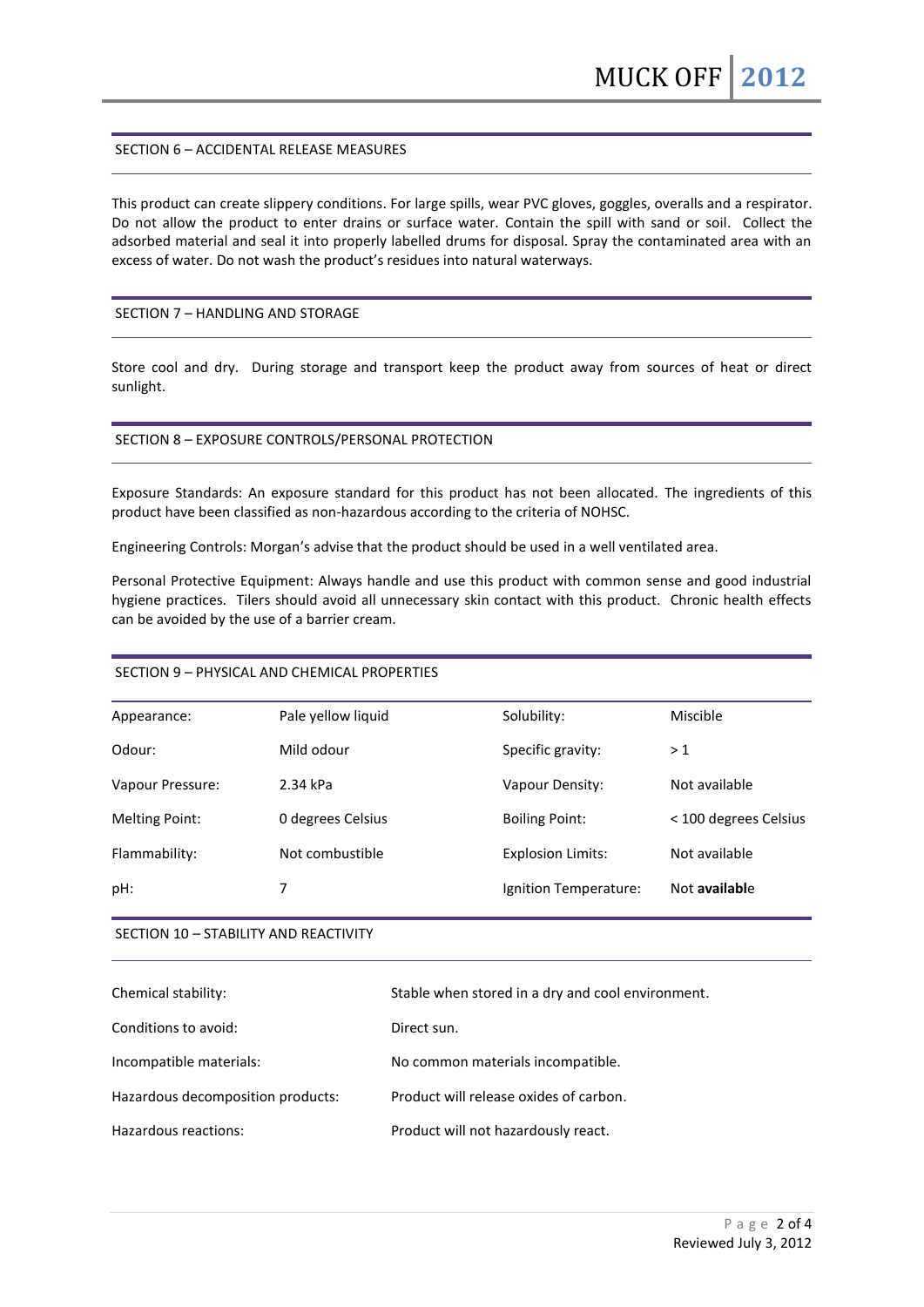### SECTION 11- TOXICOLOGICAL INFORMATION

Adverse health effects due to the use of this product are not expected if the product is handled in accordance with this Safety Data Sheet and the products label. Symptoms that may arise if the product is mishandled are:

Ingestion: Mild irritant. This product may cause an irritation of the digestive tract.

Eye contact: Irritant. This product may cause an inflammation of the eye.

Skin contact: Mild irritant. This product may cause an irritation or a rash to develop.

Inhaled: Adverse health effects due to inhalation are unlikely due to the low vapour pressure of the product at room temperature. Excessive inhalation of the product may cause a slight irritation of the upper respiratory tract.

Chronic health effects: In most individuals, prolonged contact with this product may cause dermatitis.

# SECTION 12 – ECOLOGICAL INFORMATION

Ensure appropriate measures are taken to prevent this product from entering the environment.

### SECTION 13 – DISPOSAL CONSIDERATIONS

This product can be treated as a common waste and can be cleaned up with a mop and bucket. Spills should be repacked into sealable plastic buckets. Before disposing please consult the chemical disposal regulations of the relevant Commonwealth, State, Territory or local government departments.

SECTION 14 – TRANSPORT INFORMATION

## **NOT CLASSIFIED AS A DANGEROUS GOOD BY THE CRITERIA OF THE ADG CODE**

| UN Number:                            | None allocated | Hazchem Code:    | None allocated |
|---------------------------------------|----------------|------------------|----------------|
| <b>Correct Shipping Name:</b>         | None allocated | Packaging Group: | None allocated |
| Dangerous Goods Class: None allocated |                | EPG:             | None allocated |
| Subsidiary Risk:                      | None allocated |                  |                |